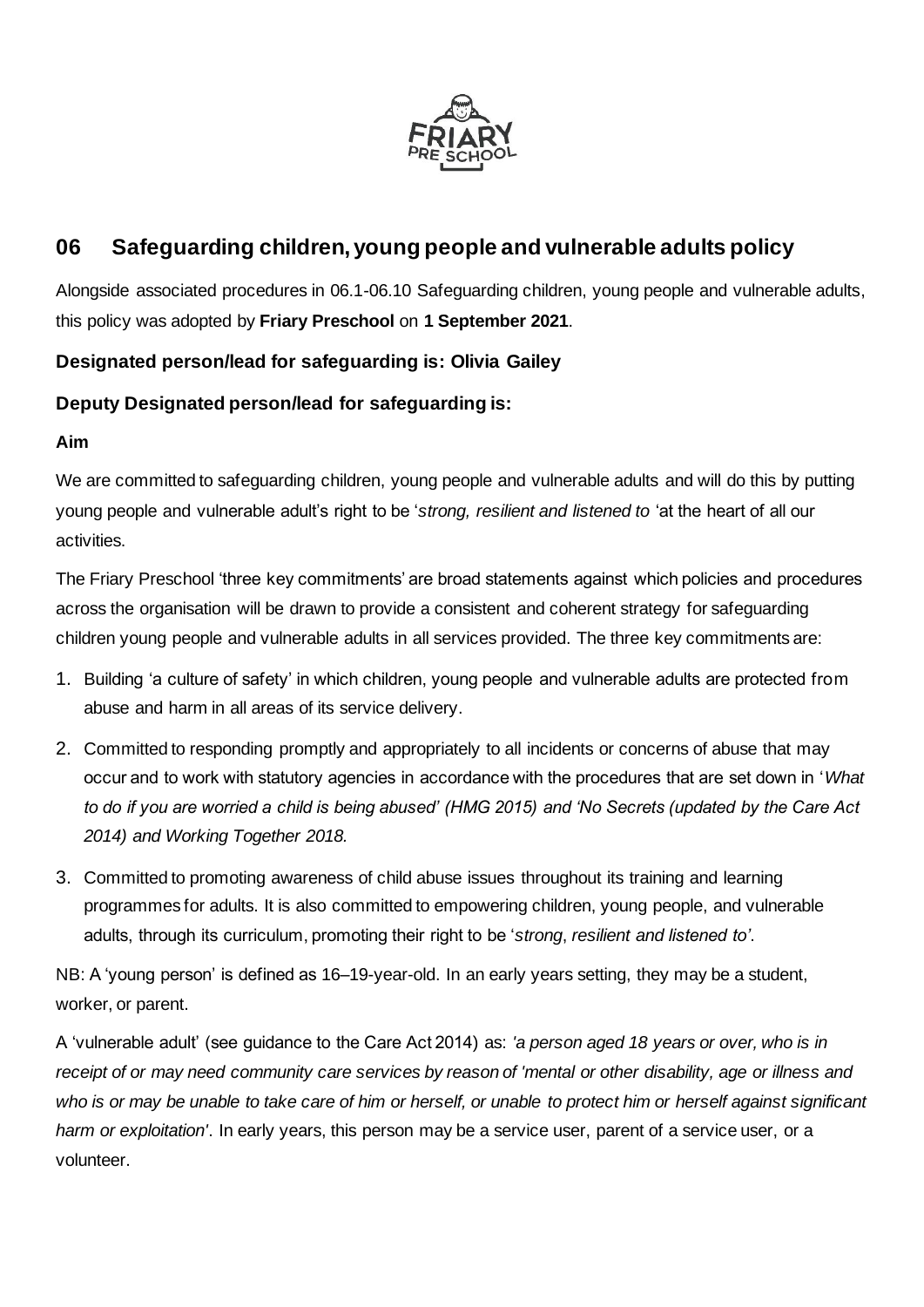#### **Key Commitment 1**

- We have a 'designated person', sometimes known as the designated lead for safeguarding, who is responsible for carrying out child, young person, or adult protection procedures.
- The 'designated person' ensures they have links with statutory and voluntary organisations regarding safeguarding children.
- The 'designated person' ensures they have received appropriate training on child protection matters and that all staff are adequately informed and/or trained to recognise possible child abuse in the categories of physical, emotional and sexual abuse and neglect.
- The 'designated person' ensures all staff are aware of the additional vulnerabilities that affect children that arise from inequalities of race, gender, disability, language, religion, sexual orientation or culture and that these receive full consideration in child, young person or adult protection related matters.
- The 'designated person' ensures that staff are aware and receive training in social factors affecting children's vulnerability including
	- social exclusion
	- domestic violence and controlling or coercive behaviour
	- mental Illness
	- drug and alcohol abuse (substance misuse)
	- parental learning disability
	- radicalisation
- The 'designated person' ensures that staff are aware and receive training in other ways that children may suffer significant harm and stay up to date with relevant contextual safeguarding matters:
	- abuse of disabled children
	- fabricated or induced illness
	- child abuse linked to spirit possession
	- sexually exploited children
	- children who are trafficked and/or exploited
	- female genital mutilation
	- extra-familial abuse and threats
	- children involved in violent offending, with gangs and county lines.
- The 'designated person' ensures they are adequately informed in vulnerable adult protection matters.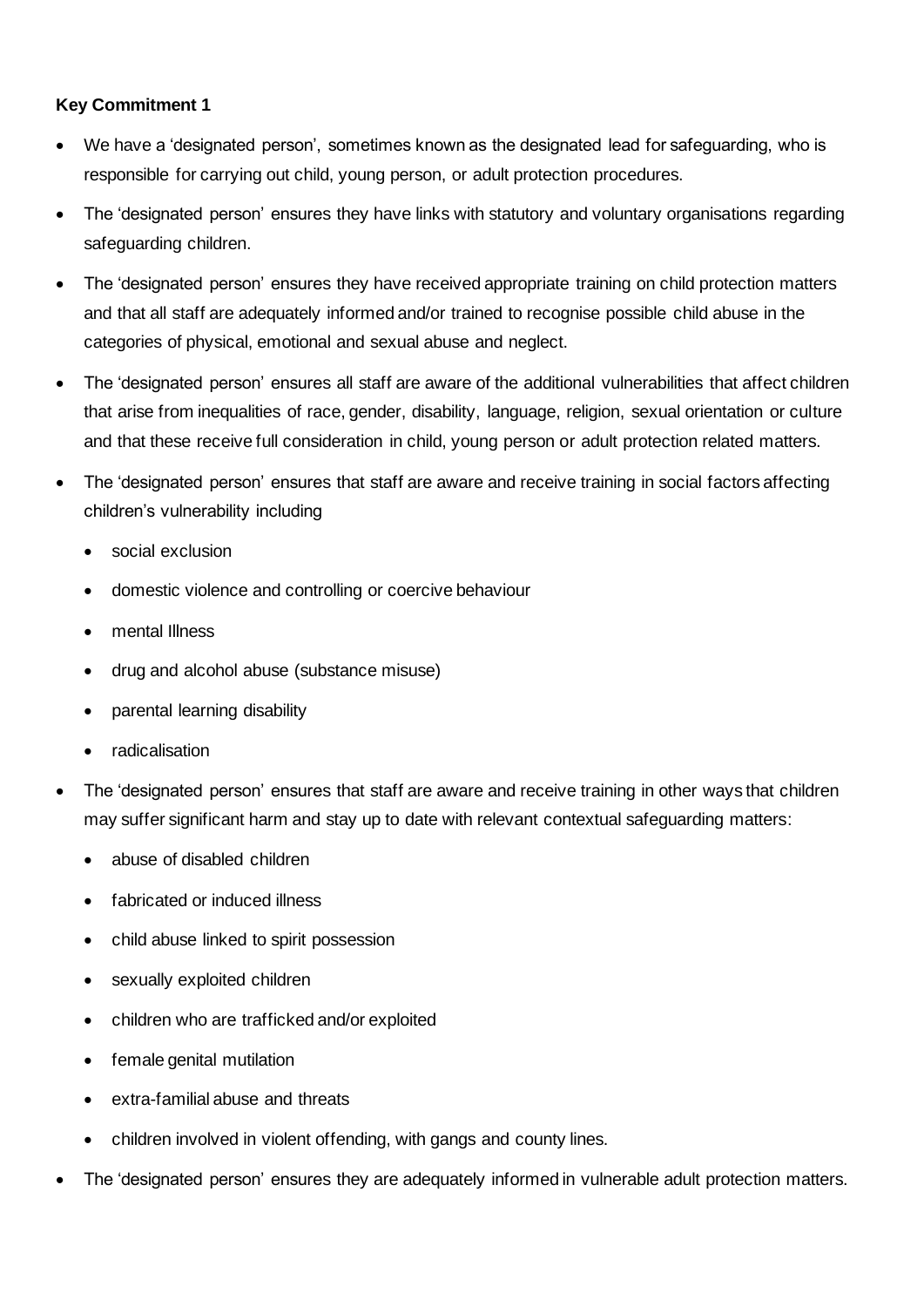#### **Key Commitment 2**

- There are procedures in place to prevent known abusers from coming into the organisation as employees or volunteers at any level.
- Safeguarding is the responsibility of every person undertaking the work of the organisation in any capacity.
- There are procedures for dealing with allegations of abuse against a member of staff, or any other person undertaking work whether paid or unpaid for the organisation, where there is an allegation of abuse or harm of a child. Procedures differentiate clearly between an allegation, a concern about quality of care or practice and complaints.
- There are procedures in place for reporting possible abuse of children or a young person in the setting.
- There are procedures in place for reporting safeguarding concerns where a child may meet the s17 definition of a child in need (Children Act 1989) and/or where a child may be at risk of significant harm, and to enable staff to make decisions about appropriate referrals using local published threshold documents.
- There are procedures in place to ensure staff recognise children and families who may benefit from early help and can respond appropriately using local early help processes and Designated persons should ensure all staff understand how to identify and respond to families who may need early help.
- There are procedures in place for reporting possible abuse of a vulnerable adult in the setting.
- There are procedures in place in relation to escalating concerns and professional challenge.
- There are procedures in place for working in partnership with agencies involving a child, or young person or vulnerable adult, for whom there is a protection plan in place. These procedures also take account of working with families with a 'child in need' and with families in need of early help, who are affected by issues of vulnerability such as social exclusion, radicalisation, domestic violence, mental illness, substance misuse and parental learning disability.
- These procedures take account of diversity and inclusion issues to promote equal treatment of children and their families and that take account of factors that affect children that arise from inequalities of race, gender, disability, language, religion, sexual orientation, or culture.
- There are procedures in place for record keeping, confidentiality and information sharing, which are in line with data protection requirements.
- We follow government and LSCB guidance in relation to extremism.
- The procedures of the Local Safeguarding Partners must be followed.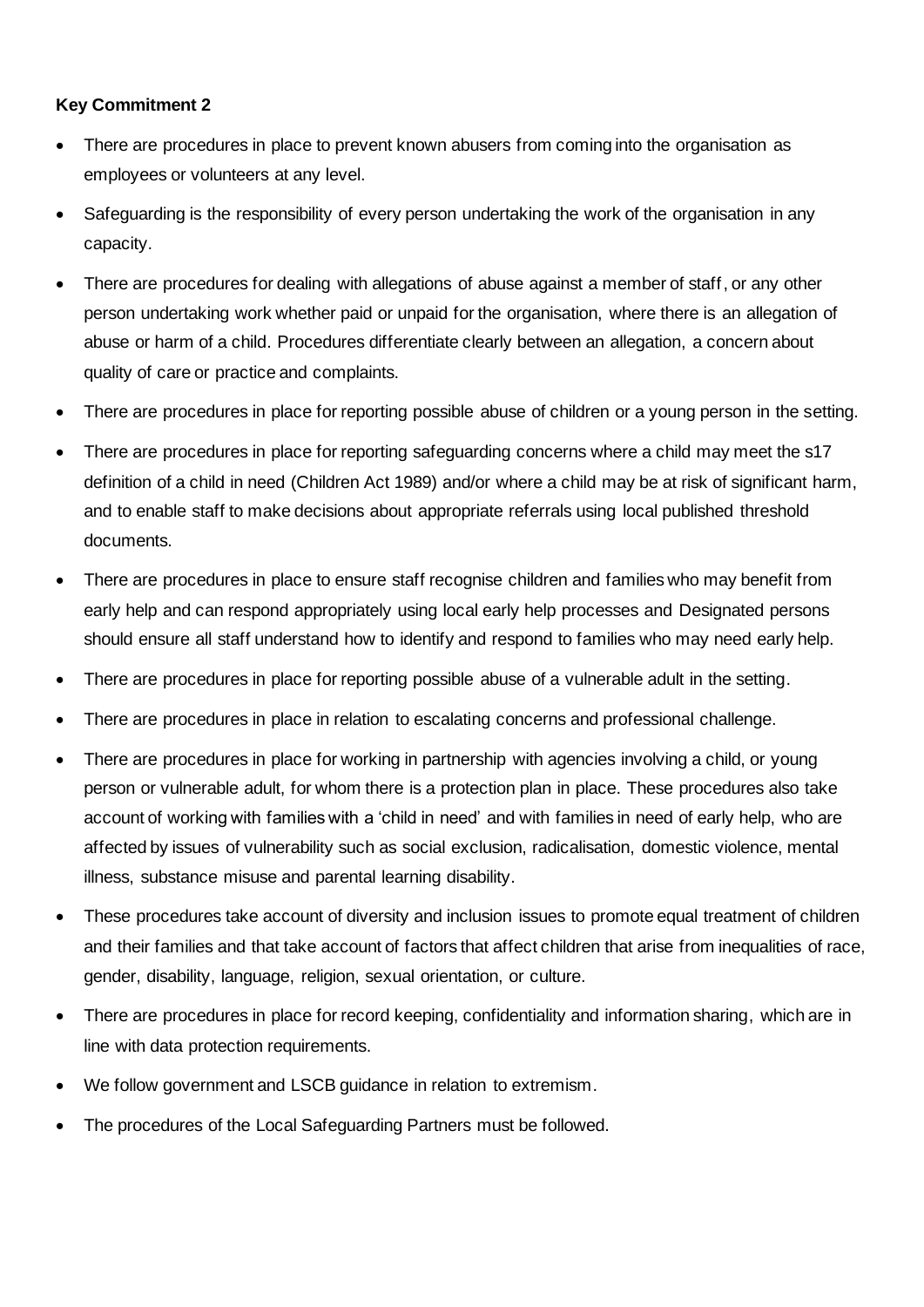#### **Key Commitment 3**

- All staff receive adequate training in child protection matters and have access to the setting's policy and procedures for reporting concerns of possible abuse and the safeguarding procedures of the Local Safeguarding Partners.
- All staff have adequate information on issues affecting vulnerability in families such as social exclusion, domestic violence, mental illness, substance misuse and parental learning disability, together with training that takes account of factors that affect children that arise from inequalities of race, gender, disability, language, religion, sexual orientation, or culture.
- We use available curriculum materials for young children, taking account of information in the Early Years Foundation Stage, that enable children to be *strong, resilient,* and *listened to.*
- All services seek to build the emotional and social skills of children and young people who are service users in an age-appropriate way, including increasing their understanding of how to stay safe.
- We adhere to the EYFS Safeguarding and Welfare requirements.

## **Legal references**

*Primary legislation* Children Act 1989 – s 47 Protection of Children Act 1999 Care Act 2014 Children Act 2004 s11 Children and Social Work Act 2017 Safeguarding Vulnerable Groups Act 2006 Counter-Terrorism and Security Act 2015 General Data Protection Regulation 2018 Data Protection Act 2018 Modern Slavery Act 2015 Sexual Offences Act 2003 Serious Crime Act 2015 Criminal Justice and Court Services Act (2000) Human Rights Act (1998) Equalities Act (2006) Equalities Act (2010)